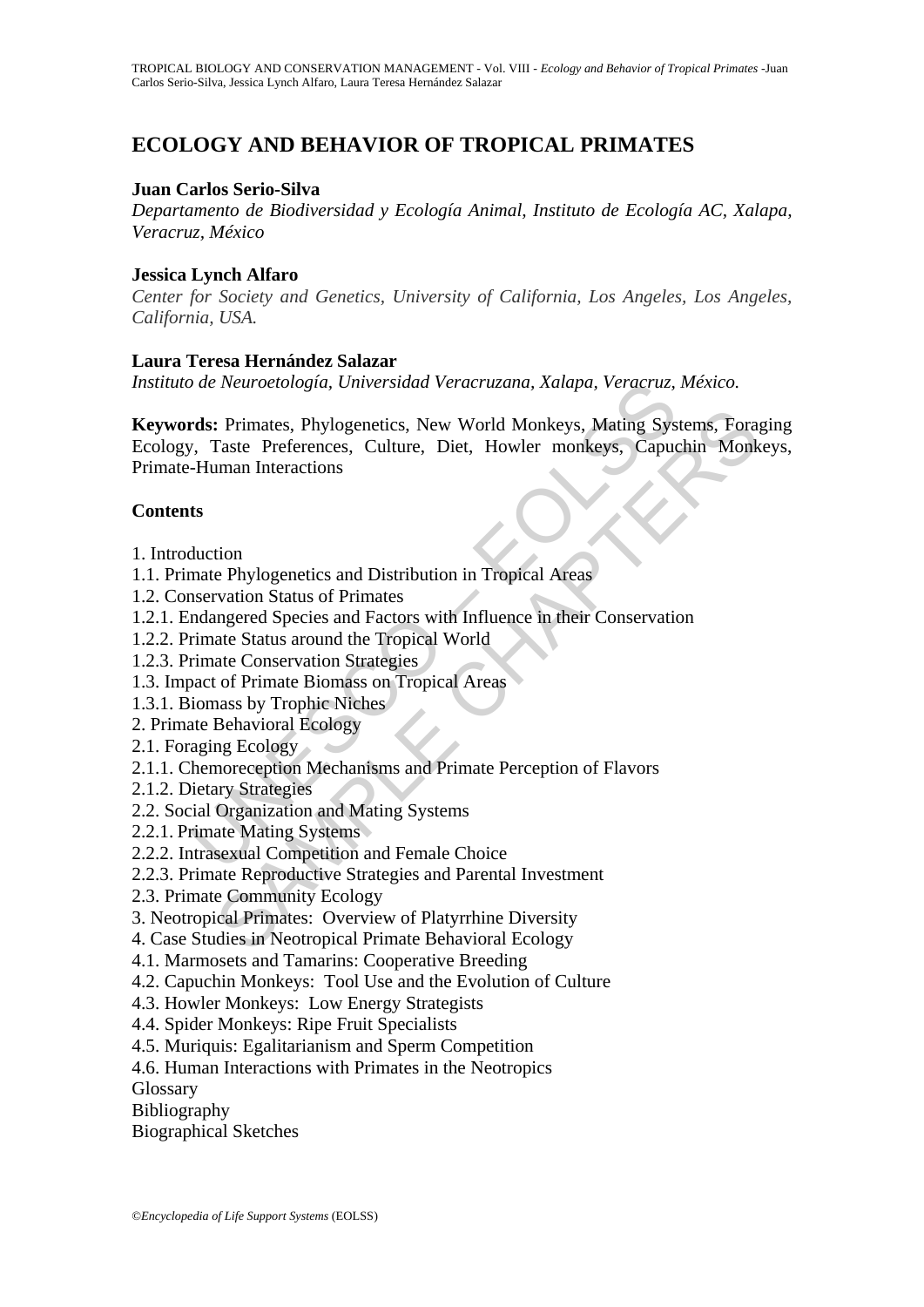### **Summary**

S may hve in rarge mini-manc, inuri-entant social groups<br>and individuals. When compared to other mammals of similar are social groups are characterized by unusually slow rates of growth and repth intervals, reduced litter re characterized by unusually slow rates of growth and reproduction,<br>intervals, reduced litter sizes (usually only one infant per birth),<br>then, that extended life spans. It is likely that these features are related to<br>wing The Primate Order includes lemurs, lorises, tarsiers, New World monkeys, Old World monkeys, apes, and humans. Non-human primates are an almost exclusively tropical radiation, and there are currently over 200 species of primates living in the tropics of Asia, Africa and the Americas. Adult primates can range in size from the mouse lemur, which fits in a human's hand, to the 170-kg male gorilla. Primate diet is affected by body size, and different primate species have developed a variety of strategies to ensure that they ingest sufficient calories and nutrients. For this reason, primates can be **folivorous, frugivorous, insectivorous**, faunivorous, **gramnivorous** or omnivorous. Social organization is also diverse among primates; **prosimians** are often solitary, while monkeys may live in large multi-male, multi-female social groups with over 100 associated individuals. When compared to other mammals of similar body size, primates are characterized by unusually slow rates of growth and reproduction, long interbirth intervals, reduced litter sizes (usually only one infant per birth), slow development, and extended life spans. It is likely that these features are related to the cost of growing and maintaining their relatively large brains. Large brain size, in turn, may be a combined result of adaptations towards greater visual acuity, spectacular acrobatic agility, increased fine-motor manual dexterity, increased social learning and behavioral flexibility, and increased memory storage. Primates' close genetic relationship to humans, as well as their complex behavioral repertoire, makes them of particular interest to humans. Unfortunately, due to increasing rates of deforestation in tropical areas, as well as increased hunting and logging pressures, many species of primates are now highly endangered. One important area of primate research is to understand how and under what circumstances primates are able to adapt behaviorally to survive in new and degraded habitats.

### **1. Introduction**

Here we focus on the behavioral ecology of the Neotropical radiation of primates, the Platyrrhini. This group includes the small, squirrel-like marmosets and tamarins; the only nocturnal anthropoids, the owl monkeys; the tool-using capuchin monkeys; and the larger bodied, prehensile-tailed spider monkeys, howler monkeys, and muriquis. The Neotropical primates can all be grouped as **arboreal** tropical species; however, they are surprisingly diverse in terms of foraging ecology and social behavior.

# **1.1. Primate Phylogenetics and Distribution in Tropical Areas**

Primates can be considered tropical specialists. Their present and past distribution has been primarily within the tropics, although some generalist primates, such as macaques and humans, have been able to successfully invade more temperate zones. There are six major extant radiations of primates: the lemurs, the lorises, the tarsiers, the New World or neotropical primates, the Old World monkeys, and the apes (including humans).

Lemurs are presently confined to Madagascar, and are the only native non-human primates on this island. In the absence of competition with other primates, lemurs have invaded **diurnal** and **nocturnal** niches, and have solitary to extremely social lifestyles. If recent fossil lemurs are taken into consideration, lemurs span from the smallest to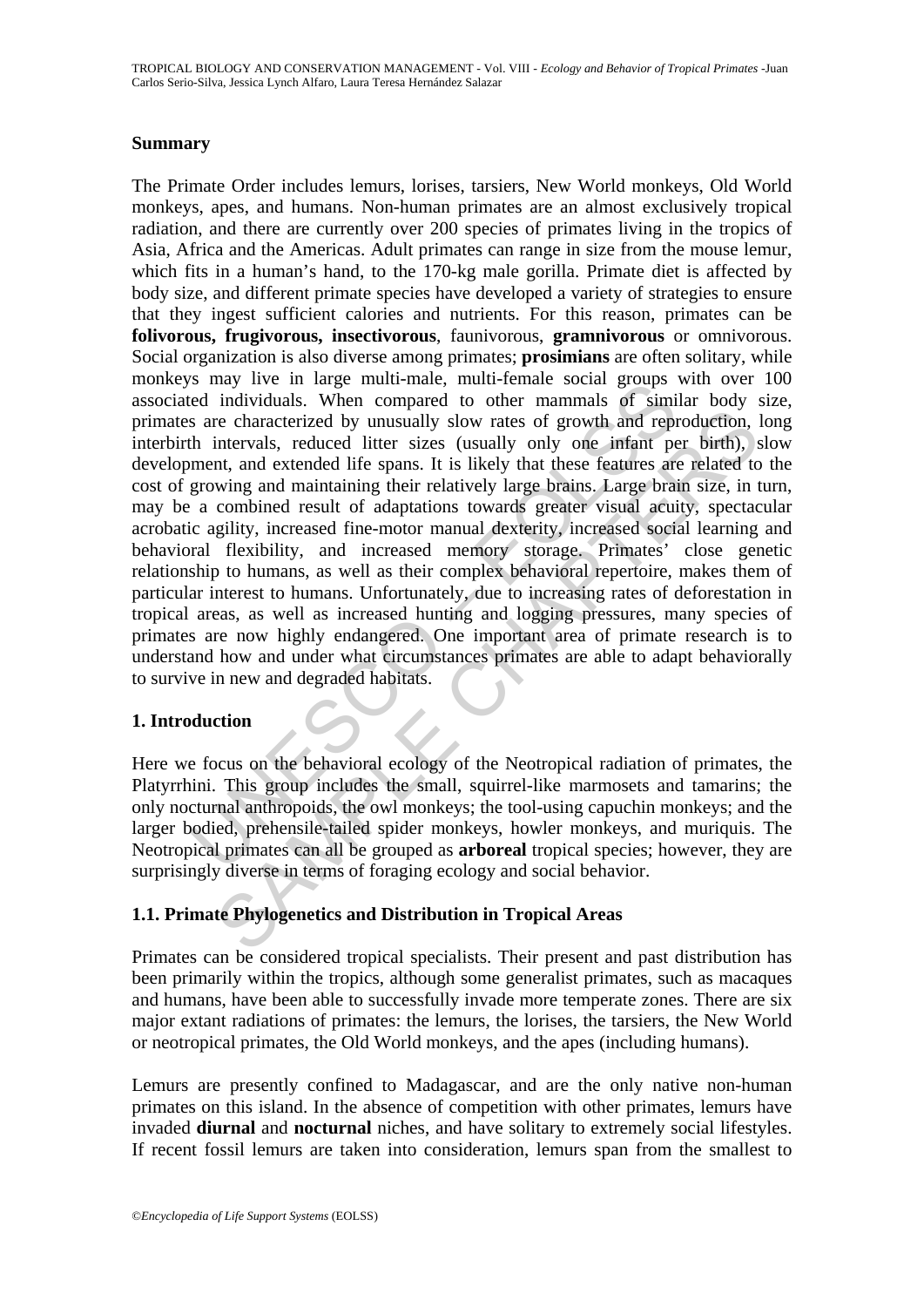TROPICAL BIOLOGY AND CONSERVATION MANAGEMENT - Vol. VIII - *Ecology and Behavior of Tropical Primates* -Juan Carlos Serio-Silva, Jessica Lynch Alfaro, Laura Teresa Hernández Salazar

largest sized primates. The lorises are distributed across tropical Africa and Asia, with galagos in Africa and slow and slender lorises in Asia. All lorises are small-bodied, arboreal and nocturnal. Tarsiers are the sister group to Anthropoids (the monkeys and apes); there is only one **extant** genus of Tarsiers (*Tarsius*), distributed in tropical South East Asia.

All monkeys and apes share a common African ancestor at about 35 mya. Our current understanding of neotropical primates is that some small founder population rafted over to South America from Africa, and that all present day diversity in neotropical primates has evolved from this single founding group. The apes were widespread in Africa, Europe and Asia during the Miocene, but their populations and diversity dwindled as the Earth's climate became drier and habitats opened into grasslands and savannahs. In contrast, Old World monkeys flourished in these drier habitats, and we still see widespread populations of guenons, baboons and macaques throughout the African and Asian tropics today.

Primates have evolved surprising diversity in diet, locomotion, social organization, and daily activity patterns. For this reason, there can be many primate species in sympatry with one another. For example, in some Brazilian rainforests, there are 13 different monkey species living together in one habitat.

### **1.2. Conservation Status of Primates**

### **1.2.1. Endangered Species and Factors with Influence in their Conservation**

IT scheme technic unter and induced in these drier habitats and<br>is considered moreover and interest and interest and populations of guenons, baboons and macaques throughout t<br>read populations of guenons, baboons and macaqu If populations of guenons, baboons and macaques throughout the African<br>cs today.<br>ave evolved surprising diversity in diet, locomotion, social organization,<br>ity patterns. For this reason, there can be many primate species i Recent evaluations have suggested that approximately 48% of the 634 primate species and subspecies are threatened with the risk of extinction; most of these are located in tropical regions. Deforestation, commercial bushmeat hunting, and the illegal animal trade are considered the primary threats to primate conservation. A failure to respond to these threats may provoke the first primate extinctions in over a century. In fact, a subspecies of red colobus monkey, Miss Waldron's colobus (*Procolobus badius waldroni*), was pronounced extinct in the last decade, and has not been observed in the wild since 1993 despite several intensive surveys of its known range.

Several intrinsic and external factors strongly influence primate conservation. Intrinsic aspects affecting primate conservation include primates' low reproductive potential, because most primates produce only one offspring per litter with long interbirth intervals. This low reproductive rate can mean that stochastic or rare events have large impacts on population size and viability. Primates live at low population densities, so to save a large population it is often necessary to have a large area of preserved habitat. Most primate species are restricted to the tropics, and particularly the tropics of the southern hemisphere. Primates living in poor, developing nations may be affected by economics and human population growth, with increasing extraction of resources from the forest as well as modification or destruction of primates' natural habitat.

External factors affecting primate conservation include: hunting for food (spider monkeys in Central and South America), hunting for trophies or ornaments (apes, colobus monkeys), and hunting of pest species (macaques, baboons, capuchin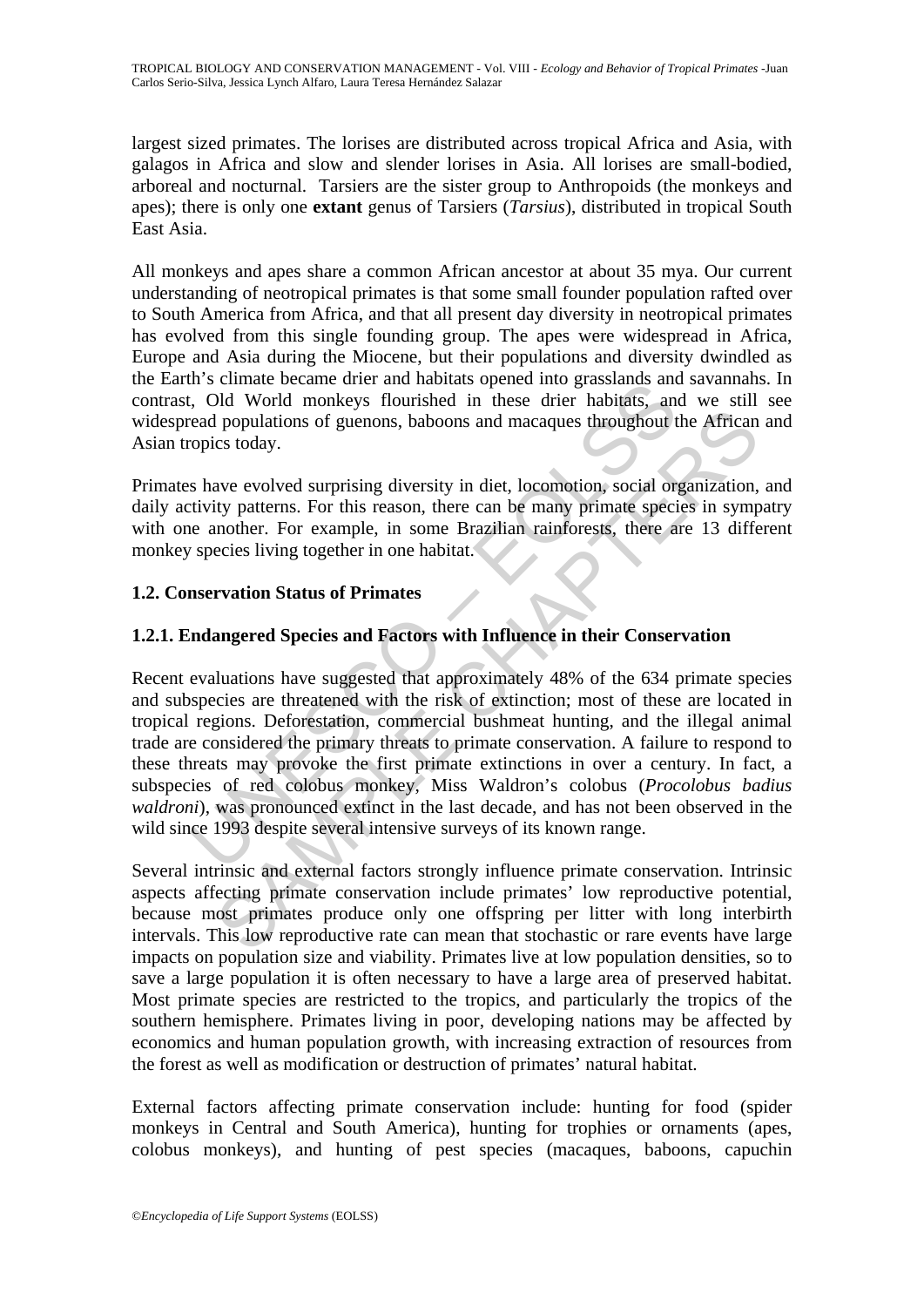monkeys). Primates are also 'harvested' through live capture, especially for biomedical research. Primates are considered to be good models for medical research because of their close genetic relationship to humans. Primates are also brought into captivity for the pet trade. In the Neotropics, for example, capuchin monkeys are popular pets, as are spider, howler and squirrel monkeys.

The other most important threat to primate conservation is habitat destruction. Habitat destruction has high potential impact not just on primates but on local biodiversity as a whole. Habitat destruction can occur through differential wood extraction or complete deforestation.

cae logging usary involves cutting trees by hand, whi timber<br>instruction of houses or for firewood by local people. Most<br>ion still uses wood for heat and cooking, and as a population<br>ing need for wood. With population grow Small-scale logging usually involves cutting trees by hand, with timber often used for the construction of houses or for firewood by local people. Most of the world's population still uses wood for heat and cooking, and as a population grows, there is increasing need for wood. With population growth, increasing amounts of forest are also cleared for agriculture. For slash-and-burn agriculture, individuals will clear an entire area of forest, burn it off, and plant crops that yield only one to two years of good harvest. Unfortunately, the soil then becomes depleted, crops fail, and the farmers will move on to slash-and-burn new areas.

Large-scale logging and deforestation is usually commercial, and results in the clearing of entire forests. Many forests are cut to make paper in paper mills. In Asia, for instance, deforestation is driven by the demand to supply paper mills, and oil refineries are located where rainforests once occurred. In Central and South America cattle ranching is one of the major causes for deforestation. While small-scale logging occurs at a local scale because local people need firewood or food, multinational corporations are often involved in the higher-impact, large-scale logging and deforestation.

# **1.2.2. Primate Status around the Tropical World**

still uses wood for heat and cooking, and as a population grows, then<br>eed for wood. With population growth, increasing amounts of forest are<br>egriculture. For slash-and-burn agriculture, individuals will clear an<br>erast, bur The "World's 25 Most Endangered Primates, 2006-2008" list, compiled in 2006 at the 21th Congress of the International Primatological Society in Entebbe, Uganda includes as critically endangered 11 species from Asia, seven from Africa, four from Madagascar, and three from South America, showing that threats to primates exist wherever they live. All 25 primates on the 2006-2008 lists are found in the world's biodiversity hotspots. These include 34 regions identified by Conservation International that cover just 2.3% of the Earth's land surface but harbor well over 75% of all threatened terrestrial plant and animal life. Eight of the hotspots are considered the highest priorities for the survival of the most endangered primates: Indo-Burma, Madagascar and the Indian Ocean Islands, Sundaland, Eastern Afromontane, Coastal Forests of Eastern Africa, Guinean Forests of West Africa, the Atlantic Forest of Brazil, and Western Ghats-Sri Lanka.

Comparing by region,, Asia has the highest number of taxa(species and subspecies) currently categorized by the IUCN as threatened, followed in descending order by the Neotropics, Africa and Madagascar (Table 1).

Region Primate genera by region (and Primate species and subspecies by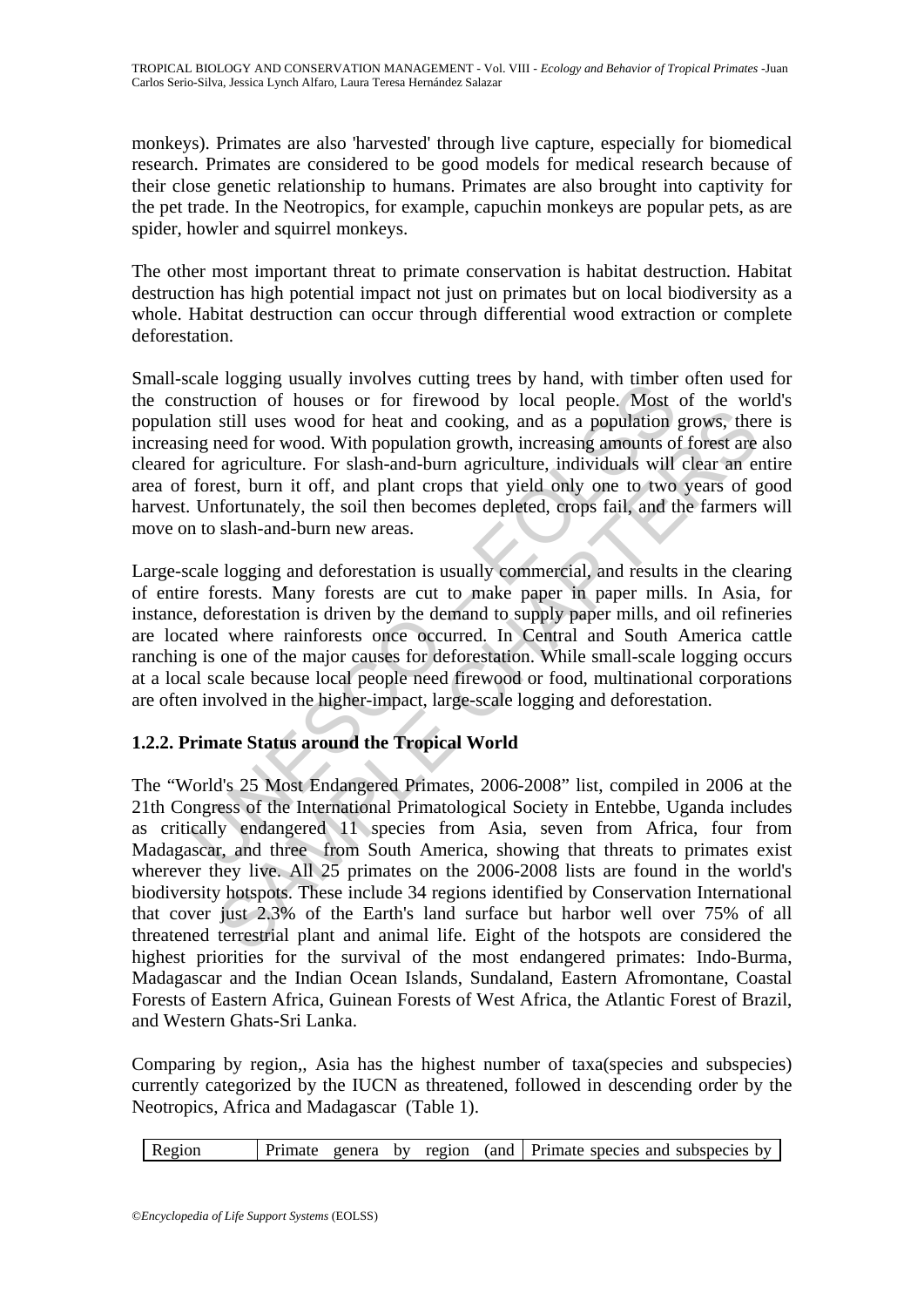TROPICAL BIOLOGY AND CONSERVATION MANAGEMENT - Vol. VIII - *Ecology and Behavior of Tropical Primates* -Juan Carlos Serio-Silva, Jessica Lynch Alfaro, Laura Teresa Hernández Salazar

|                   | number of genera that include region (and number of taxa<br>threatened taxa) | threatened)                      |
|-------------------|------------------------------------------------------------------------------|----------------------------------|
| Asia              | 16 (16 gen = $100 \%$ threatened)                                            | 169 (120 taxa = 71 % threatened) |
| <b>Neotropics</b> | 19 (18 gen = $94.7$ % threatened)                                            | 199 (79 taxa = 40 % threatened)  |
| Africa            | 23 (14 gen = $60.8$ % threatened)                                            | 170 (63 taxa = $37%$ threatened) |
| Madagascar        | 15 (10 gen = $66.6\%$ threatened)                                            | 96 (41 taxa = 43 % threatened)   |

(\*\*) *Rylands (2008). Pers Comm.* 

#### Table 1. Threatened primate species by region.

mechanism, or retuning the bumannia of chipser<br>species of gibbons (for example, *Nomascus hainanus* of Chin<br>in Bangladesh, India and Myanmar). One critically endanger<br>is the Northern muriqui (*Brachyteles hypoxanthus*) fr Bangladesh, India and Myanmar). One critically endangered Neotrop<br>the Northern muriqui (*Brachlyteles hypoxanthus*) from the Atlantic rainf<br>Brazil, where only about 1-5% of the original rainforest still exists. C<br>or muriqu In Asia critically endangered primates include the Tonkin snub-nosed monkey (*Rhinopithecus avunculus*) of Vietnam, the Sumatran orangutan (*Pongo abelii*), and several species of gibbons (for example, *Nomascus hainanus* of China and *Hoolock hoolock* in Bangladesh, India and Myanmar). One critically endangered Neotropical primate is the Northern muriqui (*Brachyteles hypoxanthus*) from the Atlantic rainforest of eastern Brazil, where only about 1-5% of the original rainforest still exists. Close relatives to muriquis, but found on the opposite side of South America, the brownheaded spider monkey (*Ateles fusciceps*) from Ecuador and Colombia, and the Peruvian yellow-tailed woolly monkey (*Oreonax flavicauda*) are also critically endangered. In Africa, one of the most well known critically endangered species is the mountain gorilla (*Gorilla beringei beringei*) from Congo, Rwanda and Uganda, but the Cross River gorilla (*Gorilla gorilla diehli*) from the Cameroon-Nigeria border is also critically endangered, with only 200-300 individuals remaining. The kipunji (*Rungwecebus kipunji*) is a new genus of mangabey-like monkeys, discovered in 2003 and limited to two small regions in Tanzania. Madagascar is very important despite its small size because its species do not occur anywhere else in the world. In fact, approximately 14 lemur species have already gone extinct after human colonization of the island.

Why should humans conserve primates? The question is of particular interest because of the similarity of primates to humans. As "Flagship Species" and our closest living relatives, nonhuman primates are important to the health of their surrounding ecosystems. Through seed dispersal and other interactions with their environments, primates help support a wide range of plant and animal life that make up the Earth's forests.

As large bodied, mobile, fruit eaters, many species of primates are important seed dispersers, and thus contribute to a vital part of the maintenance of diverse tropical forests. However, not all primate species are key seed dispersers and seeds may be broken down during mastication or digestion. Some species are also useful indicators of diversity and can play the role of "key species". Most primates live in tropical forest, so primates and tropical forest are inextricably linked. Nonhuman primates are special because they are genetically and behaviorally similar to humans. We might desire to preserve them simply because they are our nearest genetic relatives, or because of their value in biomedical research.

Whatever the ethical reasons behind conservation, the practical aspects involve longterm support and some difficult decisions. We have evidence that success of conservation efforts to protect rainforests is contingent upon strong public support,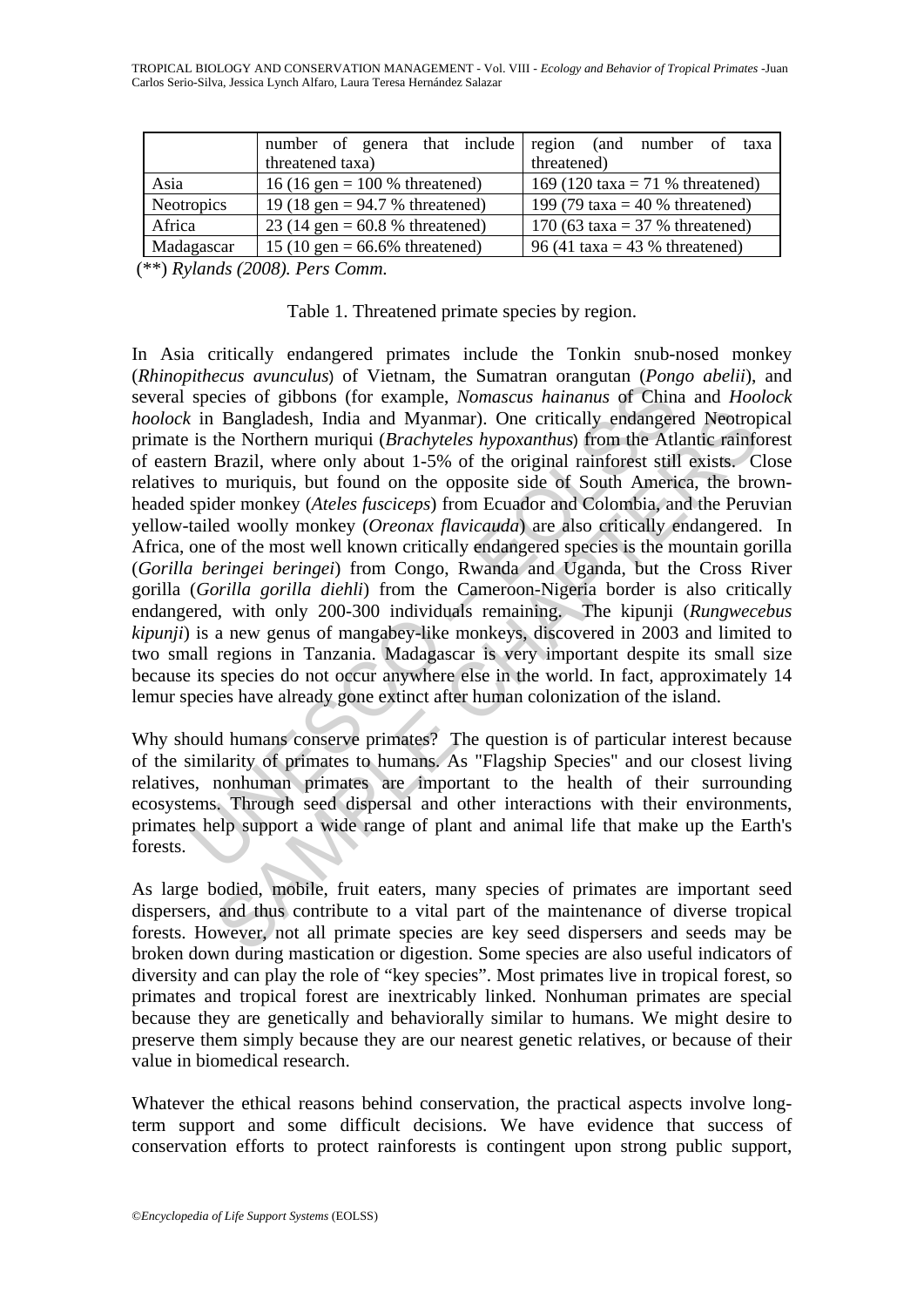effective law enforcement, low human population densities and substantial support from international donors. This means that, despite the ecological importance of primates, their role as indicators and flagships for conservation, and the ethical reasons for focusing on primate conservation, there will be conflicts between the needs of local people and conservation interests. Long-term commitment, trust and reliable sources of funding are vital to sustain conservation efforts over time.

### **1.2.3. Primate Conservation Strategies**

endangered species. It has been entertwe in imming bout the<br>cical research. Since the introduction of CITES, wild captually reduced. Rehabilitation and re-introduction centers has<br>hed, especially for apes like the oranguta Currently, primate exploitation is limited by **CITES**, an international agreement that was introduced in the 1970s and signed by most countries to strictly limit international trade in endangered species. It has been effective in limiting both the pet trade and biomedical research. Since the introduction of CITES, wild capture has been significantly reduced. Rehabilitation and re-introduction centers have also been established, especially for apes like the orangutan and chimpanzee. Several zoological parks have established rehabilitation programs to release animals back in their natural habitat (particularly managed reserves), although in general about 50% of these reintroductions have failed. Habitat destruction remains the most difficult conservation problem. A crucial part of the solution is education, especially of young people but also of adults.

ly reduced. Rehabilitation and re-introduction centers have also leads also leads also leads also leads also leads also leads also leads also leads also leads also leads also leads also leads also leads also leads also lea National parks and reserves are one way to officially designate protected areas for animals. However, even when reserves are created by the government the infrastructure may not function well enough to protect the animals. In many cases parks exist on paper but there is no money for hiring people to protect the areas, so it is common to see people living within reserve boundaries, and clearing land for crops. Some of the most encouraging success stories about national parks are those where strategies combined the needs of primates and people, for instance ecotourism in national parks has worked well in some areas for gorilla conservation.

The benefits of conservation are international but the costs are borne by the countries where the primates are found. Twenty-nine out of the 36 world's poorest countries are in Sub-Saharan Africa. Nine out of ten Africans live in poverty. It is imperative that developed countries make significant contributions if conservation efforts are to be successful.

> TO ACCESS ALL THE **20 PAGES** OF THIS CHAPTER, Visi[t: http://www.eolss.net/Eolss-sampleAllChapter.aspx](https://www.eolss.net/ebooklib/sc_cart.aspx?File=E6-142-TZ-09)

#### **Bibliography**

- - -